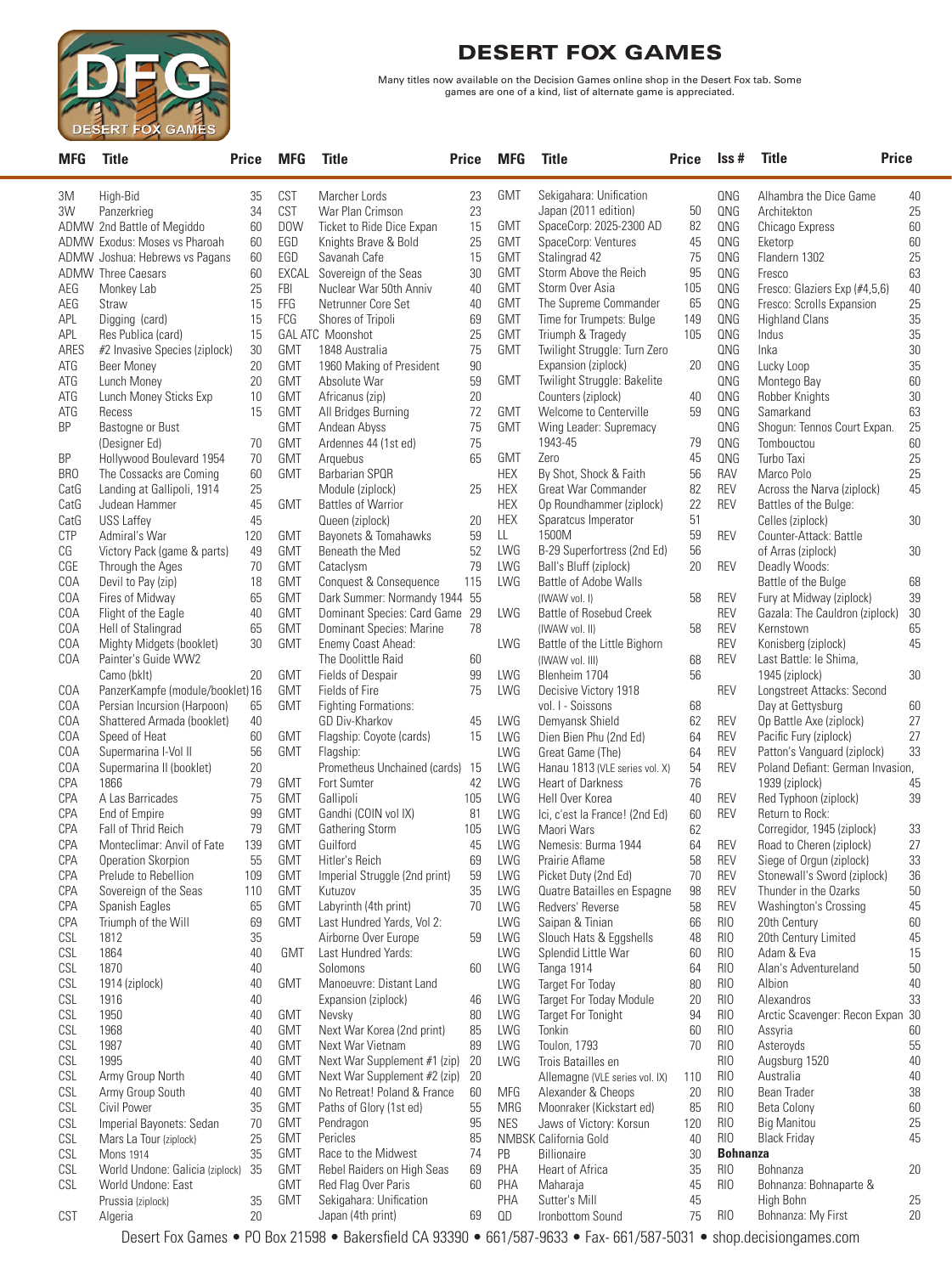

Many titles now available on the Decision Games online shop in the Desert Fox tab. Some games are one of a kind, list of alternate game is appreciated.

| <b>MFG</b>             | <b>Title</b>                             | <b>Price</b> | <b>MFG</b>                         | <b>Title</b>                        | <b>Price</b> | Iss #                  | <b>Title</b><br><b>Price</b>              |          | Iss#               | <b>Title</b>                                                          | <b>Price</b>    |
|------------------------|------------------------------------------|--------------|------------------------------------|-------------------------------------|--------------|------------------------|-------------------------------------------|----------|--------------------|-----------------------------------------------------------------------|-----------------|
| RIO                    | Bohnanza: The Duel                       | 20           | RIO                                | Merchant of Amsterdam               | 40           | RIO                    | Torres                                    | 45       | <b>XTR</b>         | Wahoo! (ziplock)                                                      | 20              |
| Expansions             |                                          |              | RI <sub>0</sub>                    | Meridian                            | 40           | RI <sub>0</sub>        | Toscana                                   | 30       | ZMG                | Camelot Legends                                                       | 25              |
| RIO                    | Bohnanza: Ladies & Gangsters 25          |              | RI <sub>0</sub>                    | Message to the Czar                 | 25           | RIO                    | <b>TransAtlantic</b>                      | 65       | ZMG                | Silent but Deadly Night                                               | 25              |
| RI <sub>0</sub>        | Bohnanza: Princes & Pirates              | 25           | <b>RIO</b>                         | Ming Dynasty                        | 40           | RIO                    | Tzolk'in Expan: Tribes &                  |          | ZMG                | <b>Take Stock</b>                                                     | 15              |
| RI <sub>0</sub>        | Bolide Tracks 1                          | 25           | RIO                                | Mogul                               | 35           |                        | Prophecies Expansion                      | 40       |                    | <b>MAGAZINES</b>                                                      |                 |
| RI <sub>0</sub>        | <b>Broadhorns</b>                        | 60           | RI <sub>0</sub>                    | Mousquetaires du Roy                | 60           | RIO                    | Tzolk'in Expan: Mayan Calendar 60         |          |                    | <b>Fire &amp; Movement</b>                                            |                 |
| RI <sub>0</sub>        | Cabale                                   | 40           | RI <sub>0</sub>                    | Myrmes                              | 55           | RIO                    | <b>Underwater Cities</b>                  | 70       | 1                  |                                                                       | 40              |
| RI <sub>0</sub>        | Cafe International                       | 35           | RI <sub>0</sub>                    | Navegador                           | 60           | RI <sub>0</sub>        | Upon a Salty Ocean                        | 50       | 2-4, 6-10, 21      |                                                                       | 25              |
| RI <sub>0</sub>        | Canyon                                   | 25           | RI <sub>0</sub>                    | Nefertiti                           | 50           | RIO                    | Ur                                        | 40       |                    | 12-20, 37, 38, 41, 45, 48, 53, 83,                                    |                 |
| RI <sub>0</sub>        | Cape Horn                                | 33           | RIO                                | Nefertiti Expansion                 | 25           | RI <sub>0</sub>        | Utopia                                    | 60       |                    | 137-139, 143, 145, 149, 150                                           | 15              |
| RI <sub>0</sub>        | Caprice                                  | 40           | <b>RIO</b>                         | Niagara                             | 50           | RI <sub>0</sub>        | Vino                                      | 40       |                    | 22-27, 29, 31, 32, 36, 39-40, 42-44,                                  |                 |
| RI <sub>0</sub>        | Capt'n Clever                            | 25           | RI <sub>0</sub>                    | Northern Pacific                    | 35           | RI <sub>0</sub>        | Where's Bob Hat?                          | 12       |                    | 46-47, 49-52, 54-56, 59, 73, 77                                       | 10              |
| RI <sub>0</sub>        | Caravan                                  | 50           | RI <sub>0</sub><br>RI <sub>0</sub> | Oktoberfest<br>Olympos              | 45           | RIO<br>RI <sub>0</sub> | Women & Men<br>Yeti Slalom                | 30<br>23 |                    | 33-35, 60-67, 68-76, 78-79, 80-94,<br>95-108, 110, 111, 113-115, 116, |                 |
| RIO<br>RI <sub>0</sub> | Cartegna II<br>Castle For All Seasons    | 28<br>55     | RI <sub>0</sub>                    | <b>Orient Express</b>               | 50<br>50     | RIO                    | Ystari Treasure Box                       | 35       |                    | 121-127, 136, 139                                                     | 7               |
| RI <sub>0</sub>        |                                          | 30           | RI <sub>0</sub>                    | Pantheon                            | 40           | RI <sub>0</sub>        | Zooloretto Gorilla Expansion              | 10       |                    |                                                                       |                 |
| RI <sub>0</sub>        | Caylus Magna Carta<br>Celtica            | 40           | <b>RIO</b>                         | Phoenicia                           | 50           | RI <sub>0</sub>        | Zooloretto Polar Bear Expansion 10        |          | <b>The General</b> |                                                                       |                 |
| RI <sub>0</sub>        | Coal Country                             | 60           | RIO                                | Pinata                              | 30           | RI <sub>0</sub>        | Zooloretto XXL Expansion                  | 35       |                    | 14.5-6; 15.1-2, 4-6; 16.1, 3, 4, 6                                    | 15              |
| RI <sub>0</sub>        | Coloretto                                | 15           | <b>Power Grid</b>                  |                                     |              | SG                     | Czechoslovakia Defiant                    | 30       |                    | 17.1-6; 18.1, 3-6; 19.1-6; 20.1-6; 21.1-2,                            |                 |
| RI <sub>0</sub>        | Concordia: Britania/Germania             | 25           | RI <sub>0</sub>                    | Power Grid Deluxe                   | 80           | SG                     | Eureka Stockade                           | 30       |                    | 21.1 4-5; 22.1-2, 4-6; 23.2; 24.2-3, 5-6;                             |                 |
| RI <sub>0</sub>        | Copy Cat                                 | 45           | RIO                                | Power Grid Recharged (2nd Ed) 50    |              | SG                     | Hamel 1918                                | 30       |                    | 25.1-4, 6; 26.1-4; 27.3-6; 28.1-3, 5;                                 |                 |
| RI <sub>0</sub>        | Corsairs                                 | 30           | RIO                                | Power Grid: Factory Manager         | 45           | SG                     | <b>Illusionary Fortress-Singapore</b>     | 35       |                    | 29.1-3, 6; 30.1-3                                                     | 10              |
| RI <sub>0</sub>        | <b>Credit Mobilier</b>                   | 35           | <b>RIO</b>                         | Power Grid: The First Sparks        | 45           | SG                     | Kaiapit                                   | 30       |                    |                                                                       |                 |
| RI <sub>0</sub>        | Darjeeling                               | 50           | Expansions                         |                                     |              | SG                     | NAM 65-75                                 | 45       |                    | <b>MAGAZINES WITH GAMES</b>                                           |                 |
| RIO                    | Doge                                     | 40           | RIO                                | Power Plant Cards                   | 12           | SG                     | Poland Crushed                            | 35       |                    | <b>Against the Odds</b>                                               |                 |
| RIO                    | Doge Ship                                | 50           | <b>RIO</b>                         | Pressure Cooker                     | 35           | SG                     | Sands of Iwo Jima                         | 25       | $\mathbf{1}$       | Hegemon                                                               | 100             |
| <b>DOMINION</b>        |                                          |              | RI <sub>0</sub>                    | Puerto Rico                         | 45           | SG                     | Struggle for New France                   | 40       | 5                  | North Wind Rain                                                       | 35              |
| RI <sub>0</sub>        | Dominion                                 | 45           | RIO                                | Puerto Rico Expansions 1 & 2        | 15           | SG                     | Switzerland Conquered                     | 35       | 6                  | Go Tell the Spartans                                                  | 35              |
| RI <sub>0</sub>        | Dominion: Base cards                     | 18           | RI <sub>0</sub>                    | <b>Quilt Show</b>                   | 35           | SG                     | Yelnya                                    | 25       | $\overline{7}$     | A Dark & Bloody Ground                                                | 35              |
| RIO                    | Dominion: Intrigue Expansion             | 45           |                                    | <b>Race for the Galaxy</b>          |              | SJG                    | Munchkin Fu 2: Monky Biz                  | 17       | 8                  | Fortress Berlin                                                       | 35              |
| RI <sub>0</sub>        | Dominion: Intrigue Update Pack           |              | RI <sub>0</sub>                    | Race for the Galaxy                 | 35           | <b>SMCN</b>            | Power & Resolution (ziplock)              | 25       | 9                  | Suleiman the Magnificent                                              | 35              |
|                        | (Second Edition)                         | 15           | RI <sub>0</sub>                    | Race for the Galaxy:                |              | <b>STRAT</b>           | Colonial                                  | 59       | 10                 | Into a Bear Trap                                                      | 35              |
| RIO                    | Dominion: Nocturne Expansion 45          |              |                                    | Jump Drive                          | 25           | <b>TILSIT</b>          | Thieves of Bagdad                         | 48       | 12                 | Chennault's First Fight                                               | 35              |
| RI <sub>0</sub>        | Duell                                    | 20           | Expansions                         |                                     |              | <b>TILSIT</b>          | Vox Populi                                | 32       | 15                 | Cactus Throne                                                         | 35              |
| RI <sub>0</sub>        | Edison & Co                              | 30           | RIO                                | Brink of War Expansion              | 25           | <b>TLC</b>             | Zombies! 6.66 Fill in                     | 10       | 22                 | Paukenschlag                                                          | 35              |
| RI <sub>0</sub>        | El Caballero                             | 35           | RIO                                | Rebel vs Imperium Expansion         | 25           | <b>TPS</b>             | Siege of Syracuse 415BC                   | 35       | 26                 | There Must Be a Victory                                               | 35              |
| RIO                    | Elfenroads                               | 30           | RI <sub>0</sub>                    | Race the Wind                       | 60           | <b>TPS</b>             | Valmy Campaign 1792                       | 35       | $30\,$             | Lash of the Turk                                                      | 35              |
| RIO                    | Evergreen                                | 20           | RI <sub>0</sub>                    | Ranking                             | 40           | VaeV                   | From Overlord to Berlin (ziplock) 25      |          | 33                 | Meatgrinder                                                           | 35              |
| RIO                    | Famiglia                                 | 12           | RI <sub>0</sub>                    | Rattlebones                         | 60           | VNG                    | Leningrad 41 (KS version)                 | 80       | 36                 | Defeat into Victory                                                   | 35              |
| RI <sub>0</sub>        | <b>Fast Flowing Forest Fellers</b>       | 40           | RI <sub>0</sub>                    | Renaissance Man                     | 35           | VNG                    | Moscow 1941 (KS version)                  | 100      | 39                 | These Brave Fellows                                                   | 35              |
| RI <sub>0</sub>        | <b>Fifth Avenue</b>                      | 38           | RI <sub>0</sub>                    | Rio de la Plata                     | 50           | VPG                    | Vanished Planet                           | 25       | 42                 | Thunder Upon the Land                                                 | 40              |
| RIO                    | Fiji                                     | 30           | RIO                                | Rob 'n Run                          | 50           | WDG                    | A Spoiled Victory: Dunkirk                | 57       | 44                 | Vercingetorix                                                         | 40              |
| RI <sub>0</sub>        | For Crown & Kingdom                      | 40           |                                    | <b>ROLL for the Galaxy</b>          |              | WDG                    | Albuerra 1811                             | 66       | 45                 | Red Dragon, Blue Dragon                                               | 40              |
| RI <sub>0</sub>        | Forgotten Planet                         | 60           | RI <sub>0</sub>                    | Roll for the Galaxy                 | 60           | WDG<br>WDG             | Anzio Beachhead 1944<br>At Neuve Chapelle | 49<br>56 |                    | ANN #2 Look Away!<br>ANN #9 Set Europe Ablaze                         | 45<br>45        |
| RIO                    | Formidable Foes                          | 40           | Expansions                         | Roll for the Galaxy: Ambition       |              | WDG                    |                                           |          |                    |                                                                       |                 |
| RIO                    | Fossil<br>Friedrich, Anniversary Edition | 30<br>75     | <b>RIO</b><br>RIO                  | Roll for the Galaxy: Rivalry        | 40<br>80     |                        | Caribbean Storm:<br>Honduras 2009         | 47       | C3i                |                                                                       |                 |
| RIO<br>RIO             | <b>Funny Friends</b>                     | 35           | RIO                                | Roll to the South Pole              | 35           | WDG                    | Confederate Rebellion                     | 48       | #29                | Plan Orange (ziplock)                                                 | 32              |
| RIO                    | Furstenfeld                              | 60           | RIO                                | Samuari Card Game                   | 30           | <b>WDG</b>             | Dog Sector: D-Day                         |          | #31                | Wakefield (ziplock)                                                   | 32              |
| RIO                    | Gambit Royale                            | 25           | RIO                                | Siesta                              | 40           |                        | Landings 1944                             | 57       | #32                | Battle Issy 1815 &                                                    |                 |
| RIO                    | Genoa                                    | 60           | RI <sub>0</sub>                    | Space Alert: The Next               |              | WDG                    | First Jihad: Rise of                      |          |                    | Gettysburg (ziplock)                                                  | 36              |
| RIO                    | Gloria Mundi                             | 45           |                                    | Frontier Expansion                  | 30           |                        | Islam 632-750                             | 64       | #33                | Waterloo Camp 1815 (ziplock)                                          | 36              |
| RIO                    | Gnummies                                 | 12           | RIO                                | Space Dealer                        | 60           | WDG                    | Gorbachev (solitaire)                     | 52       |                    |                                                                       |                 |
| RIO                    | Gracias                                  | 20           | RIO                                | Strozzi                             | 35           | <b>WDG</b>             | Lion of Khartoum                          | 62       | <b>Command</b>     |                                                                       |                 |
| RIO                    | Guatamala Cafe                           | 50           | RIO                                | Surf's Up Dude                      | 45           | WDG                    | Mrs Thatcher's War (solitaire)            | 46       | 1                  | Blitzkrieg '41 (punched)                                              | 70              |
| RIO                    | Hare & Tortoise                          | 28           | RIO                                | Taj Mahal                           | 40           | <b>WDG</b>             | Nubia: Egypt's Heirs (solitaire)          | 51       | 2                  | Sunrise of Victory                                                    | 100             |
| RIO                    | Havana                                   | 45           | RIO                                | Tally Ho                            | 25           | WDG                    | Russian Empire: Lodz 1914                 | 51       | 5                  | Hamburger Hill                                                        | P75             |
| RIO                    | Heavens of Olympus                       | 45           | RIO                                | Techno Witches                      | 30           | WDG                    | Vietnam Solitaire                         | 43       | 6                  | Krim                                                                  | P30             |
| RI <sub>0</sub>        | Hermagor                                 | 40           | RI <sub>0</sub>                    | Temporum                            | 50           | <b>WDG</b>             | War in the Pacific                        | 69       | 9                  | Inchon                                                                | P40             |
| RIO                    | ID <sub>0</sub>                          | 44           | RIO                                | <b>Temporum Alternate Realities</b> | 30           | WDG                    | We Shall Fight: Marne                     | 52       | 15                 | I Am Sparatcus                                                        | P <sub>50</sub> |
| RIO                    | If Wishes Were Fishes                    | 35           | RI <sub>0</sub>                    | Those Pesky Garden Gnomes           | 30           | <b>WDG</b>             | White Tribe:                              |          | 16                 | Storm in West 1918                                                    | P60             |
| RIO                    | In the Shadow of the Emperor             | 28           | RIO                                | Thurn & Taxis: Roads to Rome        | 30           |                        | Rhodesia's War 196-80                     | 48       | 19                 | Port Arthur                                                           | 30              |
| RIO                    | Key Harvest                              | 50           | RIO                                | Tichu                               | 15           | WDG                    | World War Zed- USA (solitaire) 54         |          | 21                 | Blood & Iron                                                          | 40              |
| RI <sub>0</sub>        | Lowenherz                                | 40           | RIO                                | Tiffin                              | 40           |                        | WOG Struggle for Europe (KS version)      | 80       | 23                 | Sekigahara                                                            | 45              |
| RIO                    | Magna Grecia                             | 45           | RIO                                | <b>Time Pirates</b>                 | 40           | WOLF                   | Swords of Glory                           | 20       | 24                 | Czech '38                                                             | P40             |
| RIO                    | Masons                                   | 40           | RIO                                | Tin Goose                           | 60           | XTR                    | Back to Iraq (ziplock)                    | 20       | 26                 | When Tigers Fight                                                     | 50              |
| RIO                    | Maya                                     | 28           | RIO                                | Toppo                               | 15           | <b>XTR</b>             | Black Gold (ziplock)                      | 20       | 29                 | 1914: Glory's End                                                     | 40              |

Desert Fox Games • PO Box 21598 • Bakersfield CA 93390 • 661/587-9633 • Fax- 661/587-5031 • shop.decisiongames.com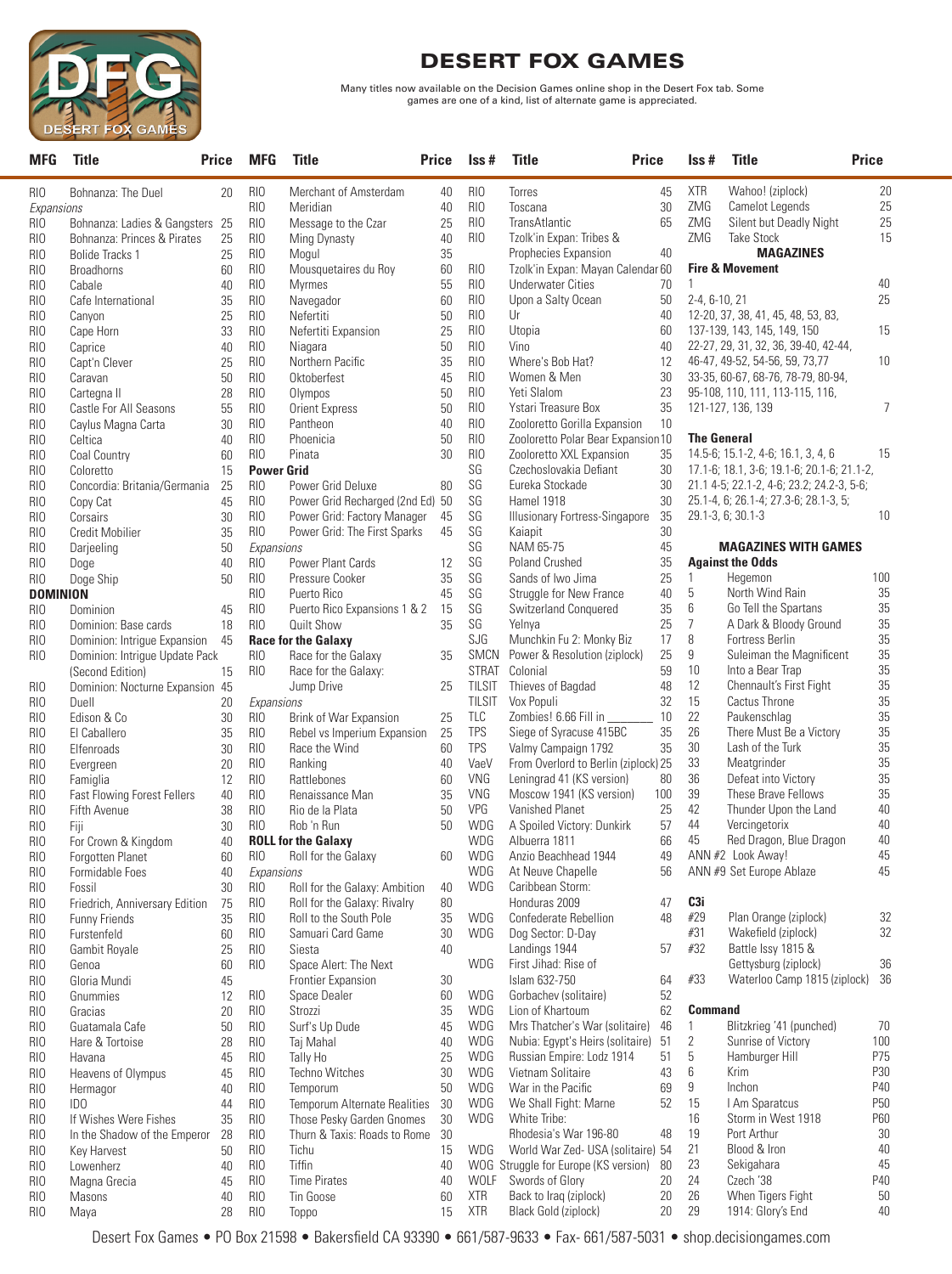Many titles now available on the Decision Games online shop in the Desert Fox tab. Some games are one of a kind, list of alternate game is appreciated.



| $\mathsf{lss}$ # | Title                             | <b>Price</b> | Iss # | <b>Title</b>            | <b>Price</b>    | Iss # | <b>Title</b>                   | <b>Price</b>    | $\textsf{lss}\,\#$ | <b>Title</b>            | <b>Price</b>    |
|------------------|-----------------------------------|--------------|-------|-------------------------|-----------------|-------|--------------------------------|-----------------|--------------------|-------------------------|-----------------|
| 37               | Mukden & Moscow Option            | P25          |       | <b>Wargamer Vol.1</b>   |                 | 32    | Napoleon at Lutzen             | P30             | -47                | Struggle for Stalingrad | P45             |
| 38               | Great War in Near East            | 35           | 12    | Aces High               | 50              | 33    | Holy Roman Empire              | P30             | 48                 | The Red Baron           | P45             |
| 40               | Buena Vista & Moscow Burning 35   |              | 18    | Birth of a Nation       | P40             | 34    | Khyber Rifles                  | P40             | 50                 | Knights of Justice      | 50              |
| 42               | Hell B4 Night/Blitz 40            | 35           | 19    | Sturm Nach Osten        | P <sub>50</sub> | 35    | West Wall                      | P25             | 51                 | Duel in the Desert      | 25              |
| 44               | Dark Victory & 2nd Front          | 35           | 22    | No Trumpets No Drums    | P <sub>50</sub> | 36    | <b>Unconditional Surrender</b> | P30             | 52                 | Glory Road              | 20              |
|                  | <b>Command Game Only-No mag</b>   |              | 23    | Decision @ Kasserine    |                 | 37    | China Incident                 | 25              | 53                 | Dunkirk                 | P30             |
| 39               | World War 1862                    | 15           |       | (punched)               | 40              | 38    | Hath No Fury                   | P25             | 54                 | Condottieri             | 15              |
| 44               | Dark Victory & 2nd Front          | 25           | 24    | Lawrence of Arabia      | P <sub>50</sub> | 39    | <b>Hellfire Pass</b>           | P35             | 55                 | Okinawa                 | P45             |
| 50               | Back to Iraq (2nd)                | 15           | 25    | Never Call Retreat      | P30             | 40    | Fight on the Beaches           | P <sub>15</sub> | 57                 | Race for Tunis          | 25              |
| 51               | Meuse-Argonne                     | 15           | 26    | Race to the Meuse       | P <sub>15</sub> | 41    | O'Conner's Offensive           | 25              | 58                 | Empires: 1914           | P20             |
|                  | Warmaster Chess vol 1-3 (one set) | 25           | 27    | Peter the Great         | 20              | 43    | Wellington                     | 20              | 59                 | Bloody Keren            | 15              |
|                  |                                   |              | 28    | Port Stanley            | P40             | 44    | MacArthur                      | P30             | 60                 | Anvil-Dragoon           | P25             |
|                  |                                   |              | 29    | Lodz: Blitz in the East | P <sub>15</sub> | 45    | Custer's Luck                  | P45             | 61                 | Camp of Marlborough     | P75             |
|                  |                                   |              | 31    | Clash of Steel          | P <sub>25</sub> | 46    | House of Sa'ud                 | P <sub>15</sub> | 62                 | <b>Fallen Eagle</b>     | P <sub>55</sub> |

# COLLECTIBLE MAGAZINES

### **STRATEGY & TACTICS**

|    | <b>STRATEGY &amp; TACTICS</b> |    | 93  | American Civil War     | 50 | 131 | Donau Fro        |
|----|-------------------------------|----|-----|------------------------|----|-----|------------------|
| 37 | Scrimmage                     | 60 | 95  | Soldiers of the Queen  | 50 | 133 | <b>Baton Rou</b> |
| 45 | Op Olympic                    | 60 | 96  | Singapore              | 65 | 135 | Sideshow         |
| 49 | Frederick the Great           | 60 | 97  | Trail of Fox           | 60 | 137 | Men at Ar        |
| 55 | Breitenfeld                   | 50 | 101 | Cromwell's Victory     | 70 | 138 | Eylau            |
| 56 | Revolt in the East            | 45 | 102 | Monty's D-Day          | 60 | 140 | Objective        |
| 58 | Conquistador                  | 55 | 103 | Road to Vicksburg      | 70 | 141 | Hannibal         |
| 59 | Plot to Assn Hitler           | 35 | 106 | Pleasant Hill          | 50 | 142 | <b>Red Beach</b> |
| 60 | Road to Richmond              | 60 | 109 | Target: Libya          | 50 |     | Tarawa (so       |
| 61 | October War                   | 50 | 110 | Hastings, 1066         | 65 | 143 | Rio Grand        |
| 63 | Veracruz 1847                 | 40 | 111 | Korea                  | 50 | 144 | Chad: The        |
| 64 | Raid!                         | 40 | 112 | Patton to War          | 55 | 145 | Trajan           |
| 66 | Constaninople                 | 55 | 114 | Battle of Eckmuhl      | 40 | 146 | Italian Car      |
| 69 | Tannenberg                    | 40 | 115 | Kanev                  | 40 | 147 | Holy War:        |
| 70 | Crusades                      | 45 | 117 | No German Plain        | 60 | 148 | Cropredy I       |
| 71 | Cassino                       | 50 | 118 | The Tigers are Burning | 60 | 149 | Franco-Pru       |
| 72 | Armada                        | 50 | 120 | Nicaraugua             | 40 | 150 | Italian Car      |
| 73 | <b>Panzer Battles</b>         | 40 | 121 | Indian Mutiny          | 40 | 152 | Case Gree        |
| 76 | China War                     | 50 | 122 | Pegasus Bridge         | 40 | 153 | Felix/ZAN        |
| 77 | Paratroop                     | 50 | 123 | Campaign in the Valley | 40 | 155 | Italian Car      |
| 80 | <b>Wilsons Creek</b>          | 60 | 124 | Fortress Stalingrad    | 50 | 156 | White Eag        |
| 81 | Tito                          | 40 | 127 | Rush for Glory         | 40 | 157 | Roman Civ        |
| 83 | Kaiser's Battles              | 45 | 128 | Africa Orientale       | 40 | 160 | Italian Car      |
| 90 | Monmouth                      | 50 | 129 | Harvest of Death       | 40 | 161 | Successor        |
| 92 | Iwo Jima                      | 60 | 130 | Tsushima               | 40 | 162 | Clontarf/S       |
|    | <b>Game Supplies</b>          |    |     |                        |    | 165 | Caesar in        |
|    |                               |    |     |                        |    | 100 | $0 - 2 - 0$      |

#### **Blank Mapsheets & Counters**

The maps (22 x 34 inches) are large (19mm) hex in long (length of paper) or short grain (width of paper). Please specify the style you want. Additional shipping charge for mailing in a tube.

Counters are 1/2 inch (280), 5/8 inch  $rches 1/8$ (176) and 9/16 inch (228) per sheet; white only. **4 sheets for \$10 sold in packs of 4**   $1/2"$  $9/16"$  $5/8"$ **only. Storage Counter Ziplock Bags** 3 x 5 inch ziplock counter bags. Holds up to 100 counters per bag. **Only \$7.95 for 100 bags. Magazine Ziplock Bags** 10 x 12 inch ziplock bags. **Only \$14.95 for 50 bags Tweezers** Stainless steel blunt curved tip tweezers, 6". **\$6.95**

| 131 | Donau Front                          | 40  | 198 | Over the Top:                  |     |
|-----|--------------------------------------|-----|-----|--------------------------------|-----|
| 133 | <b>Baton Rouge</b>                   | 40  |     | Verdun & Lemberg               | 50  |
| 135 | Sideshow                             | 40  | 200 | French Foreign Legion          | 125 |
| 137 | Men at Arms                          | 60  | 201 | Crimean War (SPI)              | 50  |
| 138 | Eylau                                | 40  | 202 | Taipei                         | 125 |
| 140 | <b>Objective Tunis</b>               | 40  | 204 | Twilight of Hapsburgs          | 85  |
| 141 | Hannibal                             | 60  | 208 | Back to Iraq                   | 40  |
| 142 | Red Beach One:                       |     | 209 | Indochina War                  | 100 |
|     | Tarawa (solitaire)                   | 40  | 211 | Op Elope                       | 65  |
| 143 | Rio Grande: Valverde                 | 40  | 212 | Rough & Ready: Mex-Am. War     | 40  |
| 144 | Chad: The Toyota Wars                | 40  | 213 | Spanish Civil War Bat, vol 1   | 40  |
| 145 | Traian                               | 100 | 214 | <b>Marathon &amp; Granicus</b> | 40  |
| 146 | Italian Camp: Sicily                 | 40  | 216 | Asia Crossroads: Great Game    | 60  |
| 147 | Holy War: Afghanistan                | 40  | 218 | Chancellorsville/Plevna        | 40  |
| 148 | Cropredy Bridge                      | 40  | 219 | Span. Civil War Bat, vol 2     | 40  |
| 149 | Franco-Prussian War                  | 60  | 220 | Group Soviet Forces (GSOFG)    | 110 |
| 150 | Italian Camp: Salerno                | 60  | 221 | 7 Years World War              | 70  |
| 152 | Case Green                           | 40  | 222 | The Ottomans                   | 60  |
| 153 | Felix/ZAMA                           | 40  | 223 | 1918                           | 40  |
| 155 | Italian Camp: Anzio                  | 40  | 224 | Sedan Campaign                 | 40  |
| 156 | White Eagle Eastward                 | 40  | 225 | Twilight's Last Gleaming 2     | 75  |
| 157 | Roman Civil War                      | 85  | 226 | <b>Middle East Battles</b>     | 40  |
| 160 | Italian Camp: MedWar                 | 40  | 227 | CBI: Vinegar Joe's War         | 75  |
| 161 | Successors                           | 40  | 228 | Old Contemptibles              | 40  |
| 162 | Clontarf/Saipan                      | 40  | 229 | Khan: Mongols                  | 75  |
| 165 | Caesar in Gallia                     | 100 | 230 | Downfall: Op Olympic           | 40  |
| 166 | Savage Station                       | 80  | 231 | French & Indian War            | 60  |
| 167 | Austro-Prussian War                  | 85  | 234 | Lest Darkness Fall             | 50  |
| 168 | <b>Operation Shock Troop</b>         | 45  | 235 | Cold War Battles:              |     |
| 169 | Battles of Atlanta I                 | 75  |     | Angola & Budapest              | 40  |
| 170 | Battles of Atlanta II                | 75  | 237 | No Prisoners! Camp Lawrence    | 40  |
| 171 | On to Moscow                         | 60  | 240 | 1066: End of Dark Ages         | 60  |
| 172 | Molotov's War                        | 60  | 242 | They Died w/Boots On: Vol 2    |     |
| 173 | 30 Years War                         | 100 |     | Pershing & Mad Anthony         | 40  |
| 174 | Indo-Pakistani War                   | 60  | 243 | <b>SEALORDS</b>                | 60  |
| 175 | Germania                             | 85  | 244 | SE Drive on Moscow             | 125 |
| 176 | Blood on the Tigris                  | 55  | 245 | Triple Alliance War            | 40  |
| 177 | Hundred Years War                    | 100 | 246 | Manila 45                      | 40  |
| 179 | First Afghan War                     | 40  | 248 | First Blood, Second Marne      | 40  |
| 183 | Byzantium                            | 100 | 249 | Nap Forgot Btls: Egypt &       |     |
| 184 | Twilight's Last Gleaming             | 75  |     | Russo-Swede                    | 50  |
| 186 | Over the Top: Mons & Marne           | 95  | 252 | New Mexico Campaign            | 40  |
| 188 | AGS: Kiev & Rostov                   | 90  | 254 | Hannibal's War                 | 50  |
| 191 | Sea Devils                           | 75  | 255 | <b>First Battle Britain</b>    | 40  |
| 192 | Great War in the East                | 75  | 256 | Marlborough's Bat:             |     |
| 193 | Crimean War                          | 75  |     | Ramillies & Malplaquet         | 40  |
| 194 | Forgotten Axis: Murmansk             | 50  | 257 | Chosin                         | 40  |
| 196 | <b>Vietnam Battles</b>               | 85  | 258 | San Juan Campaign              | 40  |
| 197 | <b>GMB: Bannock &amp; Tamburline</b> | 60  | 259 | Battle for China 1937          | 40  |
|     |                                      |     |     |                                |     |

Desert Fox Games • PO Box 21598 • Bakersfield CA 93390 • 661/587-9633 • Fax- 661/587-5031 • shop.decisiongames.com

**\$6 each or 4 maps for \$20**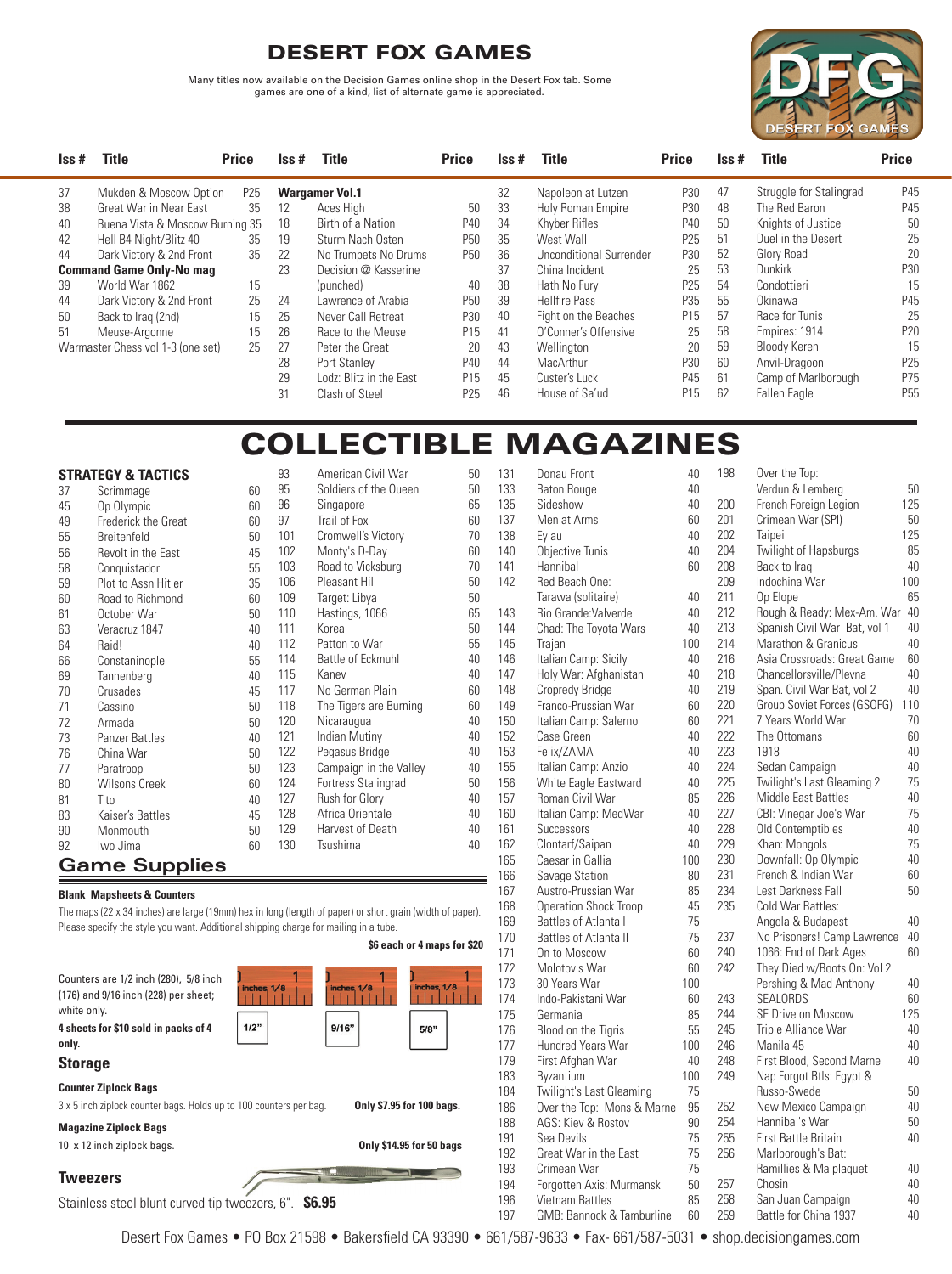

Many titles now available on the Decision Games online shop in the Desert Fox tab. Some games are one of a kind, list of alternate game is appreciated.

| Iss#       | <b>Title</b><br><b>Price</b>                      |          | lss #          | <b>Title</b>                                                           | Price | Iss#           | Title                                             | Price    | Iss#       | <b>Title</b><br><b>Price</b>                   |          |
|------------|---------------------------------------------------|----------|----------------|------------------------------------------------------------------------|-------|----------------|---------------------------------------------------|----------|------------|------------------------------------------------|----------|
| 260        | Black Prince: Crecy & Navarette 40                |          |                |                                                                        |       | $\overline{7}$ | Vietnam Battles: Iron & Snoopy 40                 |          | 24         | Sedan 1940                                     | 40       |
| 261        | Kaiser's War                                      | 40       |                | <b>S&amp;T MINT GAME ONLY- NO MAG</b>                                  |       | 8              | SE: Holy Land                                     | 70       | 25         | Keren, East Africa                             | 40       |
| 262        | Frederick's War                                   | 40       |                | 64, 212, 214, 216, 218, 223, 224, 241,                                 |       | 9              | War by Tv                                         | 40       | 28         | Green Hell: Battles in Burma                   | 40       |
| 263        | Cold War 2: Wurzburg & Kabul                      | 40       |                | 249,252, 258, 264, 266, 275, 276, 282,<br>284, 285, 286, 289, 291, 295 | 30    | 10             | Target Iran (solitaire)                           | 40       | 29         | Norway 1940                                    | 40       |
| 264        | Shiloh: Bloody April                              | 40       | 83             |                                                                        | 35    | 11             | Greek Civil War                                   | 40       | 30         | Hinge of Fate: Pol & Fr 1939                   | 40       |
| 267        | SE Russian Civil War                              | 70       |                | 43, 55, 69, 199, 201, 247, 297, 301,                                   |       | 12             | Dragon V Bear                                     | 40       | 31         | EFB 3: Crisis Ukraine: Dubno                   | 40       |
| 268        | When Lions Sailed                                 | 40       |                | 303, 304, 306, 307, 313, 315, 320-332                                  | 40    | 13             | Next War in Lebanon                               | 40       | 32         | Pacific Battles 2: Nomonhan                    | 40       |
| 269        | Falklands Showdown                                | 80       | 46             | <b>Combined Arms</b>                                                   | 45    | 15             | SE Red Tide South                                 | 60       | 34         | <b>SE Guards Armoured</b>                      | 70       |
| 270        | American Revolution                               | 40       |                | 45, 48, 80, 84, 85, 159, 211                                           | 50    | 16             | Visegrad: Coming War Europe                       | 40       | 35         | <b>Strike North</b>                            | 40       |
| 271        | Second Kharkov                                    | 50       |                | 38, 39, 192, 221, 225, 227,                                            |       | 17             | Dien Bien Phu (solitaire)                         | 40       | 36         | EFB 4: Winterstorm                             | 40       |
| 272        | Battle of Lepanto                                 | 50       | 267, 274, 288  |                                                                        | 60    | 19             | Red Dragon Falling                                | 40       | 39         | France Fights On                               | 40       |
| 273        | Reichswehr & Freikorps                            | 40       | 204            | Twilight of Hapsburgs                                                  | 70    | 20             | Race to Baghdad: 2003                             |          | 42         | Pacific Battles 3: Shanghai 37                 | 40       |
| 274        | SE Sun Never Sets, vol II                         | 70       | 173, 186       |                                                                        | 75    |                | (solitaire)                                       | 40       | 48         | Duel in the North: Leningrad                   | 40       |
| 275        | Koniggratz (M&S folio system)                     | 40       | 203            | Xenophon                                                               | 80    | 23             | Fallujah (solitaire)                              | 40       | 49         | <b>Operation Gertrud</b>                       | 40       |
| 276        | Op. Anaconda 2002                                 | 40       | 25             | Centurion                                                              | 150   | 24             | LZ Albany                                         | 40       | 50         | SE Zhukov's War                                | 70       |
| 277        | Ticonderoga: NY Campaigns                         | 40       | 251V           | Variants: 227, 241, 243                                                | 8     | 25             | SE October War                                    | 70       | 51         | Pacific Battles 4: Malaya                      | 50       |
| 278        | Tobruk                                            | 40       |                |                                                                        |       | 26             | Invasion: Afganistan (solitaire) 50               |          | 53         | Strike & Counterstrike                         |          |
| 279        | Reconquista                                       | 40       |                | <b>S&amp;T PUNCHED-NO MAGAZINE</b>                                     |       | 27             | <b>Modern Battles</b>                             | 50       |            | Moscow (solitaire)                             | 50       |
| 280        | Soldiers: Trenches 1918                           | 40       | 27             |                                                                        | 110   | 28             | Objective Havana (solitaire)                      | 50       | 55         | Commandos: Europe (solitaire) 50               |          |
| 282        | War of the Pacific                                | 40       | 36             |                                                                        | 50    | $30\,$         | Enduring Freedom (solitaire)                      | $50\,$   | 56         | Bastogne (solitaire)                           | 50       |
| 284        | Jackson: Shenandoah Valley                        | 40       | 31             |                                                                        | 40    | 31             | Combat Vet                                        | 50       | 57         | Escape Hell's Gate                             | 50       |
| 285        | Duel on the Steppe                                | 40<br>40 | 71, 74, 98     |                                                                        | 20    | 33             | War on ISIS                                       | 50       | 58         | <b>Stalin Moves West</b>                       | 50       |
| 286<br>288 | Sparta V Athens                                   | 70       | 64, 138        |                                                                        | 15    | 34<br>35       | Russo-Ukrainian Conflict 2014                     | 50<br>50 | 59<br>60   | Luzon Campaign (solitaire)<br>Eisenhower's War | 50<br>50 |
| 289        | SE Hindenburg's War<br>War of Austrian Succession | 40       |                |                                                                        |       | 36             | Mike Force (solitaire)<br>Cold Start: Next India- |          | 61         | Peaks of the Caucasus                          | 50       |
| 290        | Angola                                            | 40       |                | <b>S&amp;T PUNCHED W/MAGAZINE</b>                                      |       |                | Pakistan War                                      | 50       | 62         | SCW: Belchite & Teruel                         | 50       |
| 291        | Warpath                                           | 40       |                | 63, 64, 114, 214                                                       | 16    | 37             | Putin Moves South                                 | 50       | 64         | Rats of Tobruk                                 | 50       |
| 292        | North Cape                                        | 40       | 56             |                                                                        | 18    | 38             | Soyuz '81                                         | 50       | 65         | Op Typhoon (solitaire)                         | 50       |
| 296        | Armies of the Korean War                          | 50       | 76, 105        |                                                                        | 20    | 39             | Axis of Evil                                      | 50       | 67         | Second Battle of Changsha                      | 50       |
| 301        | Kaisers War in the East                           | 50       | 67             |                                                                        | 22    | 40             | Chechnya: Eternal War                             | 50       | 68         | France 40                                      | 50       |
| 302        | Great Northern War                                | 50       |                | 49, 86, 87, 206                                                        | 24    | 44             | Desert One War                                    | 50       | 69         | Breakout 1st Panzer                            | 50       |
| 303        | War Returns to Europe                             |          | 184, 215       |                                                                        | 30    | 45             | Dragon & Hermit Kingdom                           | 50       | 70         | Great Pacific War                              | 50       |
|            | Yugoslavia 1990                                   | 50       | 34             |                                                                        | 36    | 46             | Foreign Legion Paratrooper                        |          | 71         | Forgotten Pacific Bats (solitaire) 50          |          |
| 304        | American Revolution in South                      | 50       | 145, 185       |                                                                        | 40    |                | (solitaire)                                       | 50       | 72         | Great Airborne Paratrooper:                    |          |
| 306        | Agricola                                          | 50       | 220            |                                                                        | 44    | 48             | Block-by-Block: Hue                               | 50       |            | Palembang & Primsole Bridge                    | 50       |
| 307        | Cold War Hot Armor                                | 50       |                |                                                                        |       | 50             | Putin Moves East                                  | 50       | 73         | Spring Awakening                               | 50       |
| 308        | War of Jenkins' Ear 1739-1748                     | 50       |                | <b>S&amp;T MAGAZINE W/O GAMES*</b>                                     |       | 52             | World War Africa                                  | 50       | 74         | Munich War                                     | 50       |
| 309        | War of Turkish Liberation                         | 50       |                | 275, 287, 294, 300                                                     | 8     | 54             | Nagorno- Karabakh War (92-94) 50                  |          | 75         | Centrifugal Offensive                          | 50       |
| 310        | American Civil War                                | 50       |                | 305, 306, 310-313, 316-318, 320-333                                    | 10    |                |                                                   |          | 76         | Op Jupiter: Norway                             | 50       |
| 312        | Alesia                                            | 50       |                | 293 with Waterloo Map                                                  | 10    |                | <b>MW MINT GAME ONLY-NO MAG</b>                   |          | 77         | Winter War: Finland                            | 50       |
| 313        | Windhoek: SW Africa 1914-15                       | 50       |                | *Not all issues available.                                             |       | 8,25           | (Special Editions)                                | 60       | 78         | Drive on Suez, 1942 (solitaire)                | 50       |
| 314        | Last Stand at Isandlwana                          | 50       |                |                                                                        |       |                | 26, 27, 33, 38, 45, 46, 48,                       |          | 79         | Rising Sun Over China                          | 50       |
| 315        | <b>Red Tide South</b>                             | 50       |                | <b>STRATEGY &amp; TACTICS QUARTERLY</b>                                |       | 50, 52, 54     |                                                   | 40       | 80         | Hannut: France 1940                            | 50       |
| 317        | Moscow                                            | 50       |                | Magazine with Map Poster                                               |       | $22 - 24$      |                                                   | 30       | 81         | Balkans 44                                     | 50       |
| 318        | Constantinople                                    | 50       | $\overline{2}$ | America in World War I                                                 | 20    |                | 8V Holy Land Variant counters                     | 8        | 82         | Watch on the Oder                              | 50       |
| 319        | Schlieffen's War                                  | $50\,$   | 6              | D-Day 75th Anniversary                                                 | 20    |                |                                                   |          | 83         | Op Causeway: Formosa                           | 50       |
| 320        | Sepoy Mutiny                                      | 50       | 7              | The Crusades (no poster)                                               | 20    |                | <b>MW MAGAZINE W/O GAMES*</b>                     |          | 84         | Manstein's War                                 | 50       |
| 321<br>322 | Airborne Korea<br>Banana Wars (incl card deck)    | 50<br>50 | 8              | Tet Offensive (no poster)                                              | 20    |                | 20, 21, 25, 26, 30, 32-35, 37, 38,                |          |            |                                                |          |
| 323        | Rangers at Pointe du Hoc                          |          | 9              | American Revolution (no poster) 20                                     |       | 41, 43-47      |                                                   | 8        |            | WAW MINT GAME ONLY-NO MAG                      |          |
|            | (solitaire)                                       | 50       | 10             | Whirlwind: Kursk to                                                    |       | 49-55          |                                                   | 10       |            | 20, 34, 50 (Special Editions)                  | 60       |
| 324        | Fight the Fall                                    | 50       |                | Berlin (no poster)                                                     | 20    |                | *Not all issues available.                        |          |            | 53, 56, 62, 64, 69, 72-74, 76-79               | 40       |
| 325        | Libyan War                                        | 50       | 11             | Thirty Years War (no poster)                                           | 20    |                |                                                   |          |            | 7, 9, 12 25, 31, 37, 42-44, 49                 | 30       |
| 326        | Mukden 1905                                       | 50       | 12             | Dreadnoughts                                                           | 20    |                | <b>WORLD AT WAR MAGAZINE</b>                      |          |            |                                                |          |
| 327        | Suwalki Gap                                       | 50       | 14             | Origins of World War I                                                 | 20    |                | W/GAMES                                           |          |            | WAW MAGAZINE W/0 GAMES*                        |          |
| 328        | Vicksburg                                         | 50       | 15             | Alexander the Great                                                    | 20    | $\mathbf{1}$   | Barbarossa                                        | 100      | 19, 48-50, |                                                | 8        |
| 329        | Shanghai 1937                                     | 50       | 16             | China: The Next War                                                    | 20    | 2              | Solomons Campaign                                 | 75       |            | 52-55, 57-82                                   | 10       |
| 330        | <b>Med Empires</b>                                | 50       | 17             | Napoleon's Art of Battle                                               | 20    | 4              | <b>USAAF</b>                                      | 75       |            | 37 with Normandy Campaign Map                  | 10       |
| 331        | On to Baghdad, 1917                               | 50       | 18             | Korea: After Chosin                                                    | 20    | 5              | Finnish Front                                     | 60       |            | *Not all issues available.                     |          |
| 332        | 30 Years War:                                     |          |                |                                                                        |       | 6              | Greater East Asia War                             | 60       |            |                                                |          |
|            | Lutter & Wittstock                                | 50       |                | <b>MODERN WAR MAGAZINE</b>                                             |       | 8              | Arriba España!                                    | 40       |            |                                                |          |
| 333        | Op Unthinkable                                    | 50       | W/ GAMES       |                                                                        |       | 9              | Destr Army Grp Center                             | 40       |            |                                                |          |
| 334        | Rio Grande War                                    | 50       | $\overline{2}$ | Oil War: Iran Strikes                                                  | 40    | 12             | 1940 What If?                                     | 40       |            |                                                |          |
|            |                                                   |          | 3              | Somali Pirates                                                         | 40    | 14             | Invasion Pearl Harbor                             | 40       |            |                                                |          |
|            |                                                   |          | 4              | Six Day War                                                            | 40    | 15             | Soft Underbelly: Italy 1943                       | 40       |            |                                                |          |
|            |                                                   |          | 5              | Drive on Pyongyang                                                     | 40    | 16             | Partizan!                                         | 40       |            |                                                |          |
|            |                                                   |          | 6              | Decision Iraq                                                          | 40    | 17             | Leningrad 41                                      | 40       |            |                                                |          |